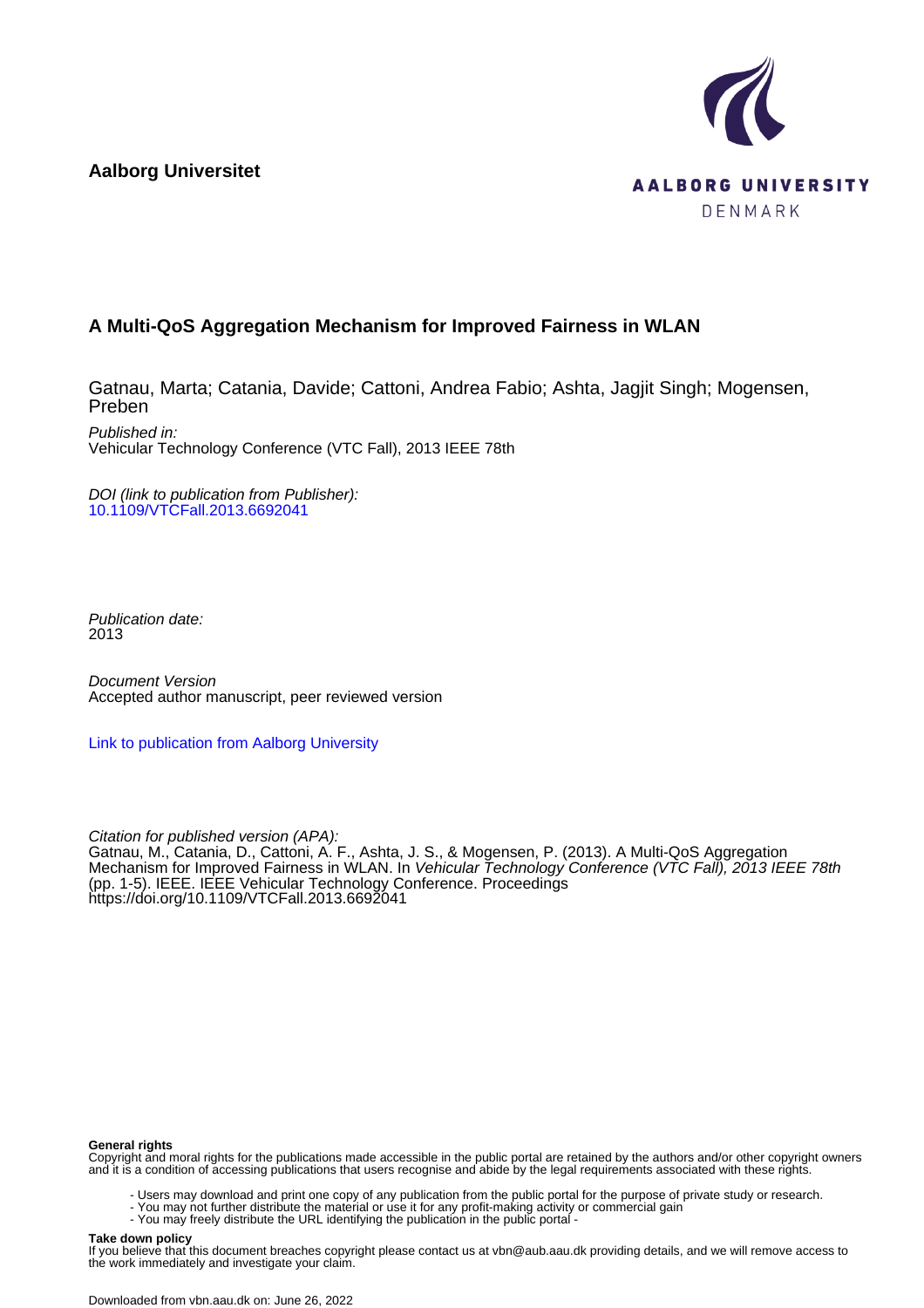# A multi-QoS Aggregation Mechanism for Improved Fairness in WLAN

Marta Gatnau Sarret, Davide Catania, Andrea F. Cattoni *Department of Electronic Systems, Aalborg University Denmark* {*mgs,dac,afc*}*@es.aau.dk*

Jagjit Singh Ashta *Universitat Politecnica de Catalunya, Spain*

Preben Mogensen *Nokia Siemens Networks and Department of Electronic Systems Aalborg University, Denmark pm@es.aau.dk*

*Abstract*—The 802.11e and subsequently the 802.11n amendments brought Quality of Service (QoS) into the Wireless Local Area Network (WLAN) arena, in order to provide higher access priority to certain types of traffic such as video and voice. Unfortunately these improvements are not enough, since in very dense and highly loaded network conditions they can provide more harm than benefits, by making the lower priority traffic starve and increasing the average collision rate. This lack of performance in the Medium Access Control (MAC) layer is where we focused our work. We propose a solution that avoids the starvation of the lowest priority Access Categories (AC), taking into account the priority defined by the 802.11e amendment and at negligible or extremely low cost for the high priority ones. Simulation results presented in this paper prove the effectiveness of the method by showing delay improvements up to 92% in overcrowded and overloaded networks.

# I. INTRODUCTION

Wireless Local Area Network systems had an undeniable market success in the previous years, especially under the very well known commercial name of WiFi. Since the introduction of the standard, more than 15 years ago, 802.11 [1] has undergone several modifications through various amendments, improving both the physical layer considerably and the MAC procedures accordingly.

The popularity of WiFi can be mainly attributed to its low setup cost, ease of use, and wide market footprint. While the most common application of WiFi is to provide wireless local area connectivity to home users, in more recent years, 802.11 systems are also seen as an offloading solution by mobile operators. The new hotspot deployment scenarios bring new challenges, in terms of QoS, into the picture. Whether WiFi is seen as a competitor to femtocells, or as part of a mobile networks operator's infrastructure for offloading purposes, QoS becomes an important feature to consider, as demonstrated by the increasing interest in the Hotspot 2.0 initiative [2].

Considerations about QoS were first taken into account in the 802.11e amendment [3]. The standard defines four types of AC, which are Voice (VO), Video (VI), Best Effort (BE) and Background (BK), and it aims at prioritizing these traffic types by making use of different Contention Window (CW) sizes and also different Arbitrary InterFrame Space (AIFS). 802.11e attemps to introduce QoS by setting up different random backoff period ranges for each traffic category. For example, on average, a VO packet will always wait less than a BE packet before being transmitted.

This mechanism has a significant cost for lower priority traffic flows, since they can practically starve in dense network deployments. But the drawbacks are not limited to that. During our study, an important problem was found. Since VO packets (highest priority traffic category defined) have a smaller average CW size, the collision rate on the medium increases. This problem is magnified in denser networks, leading the 802.11n system to perform better without the 802.11e features. The baseline results in this paper clearly show the phenomenon.

There are a number of previous works in literature, related to QoS and aggregation, trying to improve throughput, goodput and delay for high priority traffic, like [5] and [6]. But the majority do not take care of the traffic with lowest priority and none of them tries to create aggregated packets with different types of traffic within it. As an example, in [4] a small delay is introduced in all the different traffic queues in order to be able to receive larger aggregated packets, mainly aggregating more high priority packets. This fact maximizes the goodput of low priority traffic and increases the system effectiveness by reducing the channel access overhead. On the other hand, this enhancement increases the delay of the high priority ACs and also decreases slightly their goodput.

Another 802.11n feature that can be exploited in order to improve QoS, is the possibility of transmitting multiple ACs in the same burst, as defined in [7]. But as clearly explained in [8], the usage of such feature is restricted by the mandatory combination with power saving and polling–based (scheduled) channel access. Furthermore, each transmitted AC needs to be separated in the burst by an inter-frame space, typically short (SIFS) or reduced (RIFS).

The work presented in this paper attempts to go a step further, by trying to introduce fairness among the ACs. With fairness we mean to avoid the starvation of the lowest priority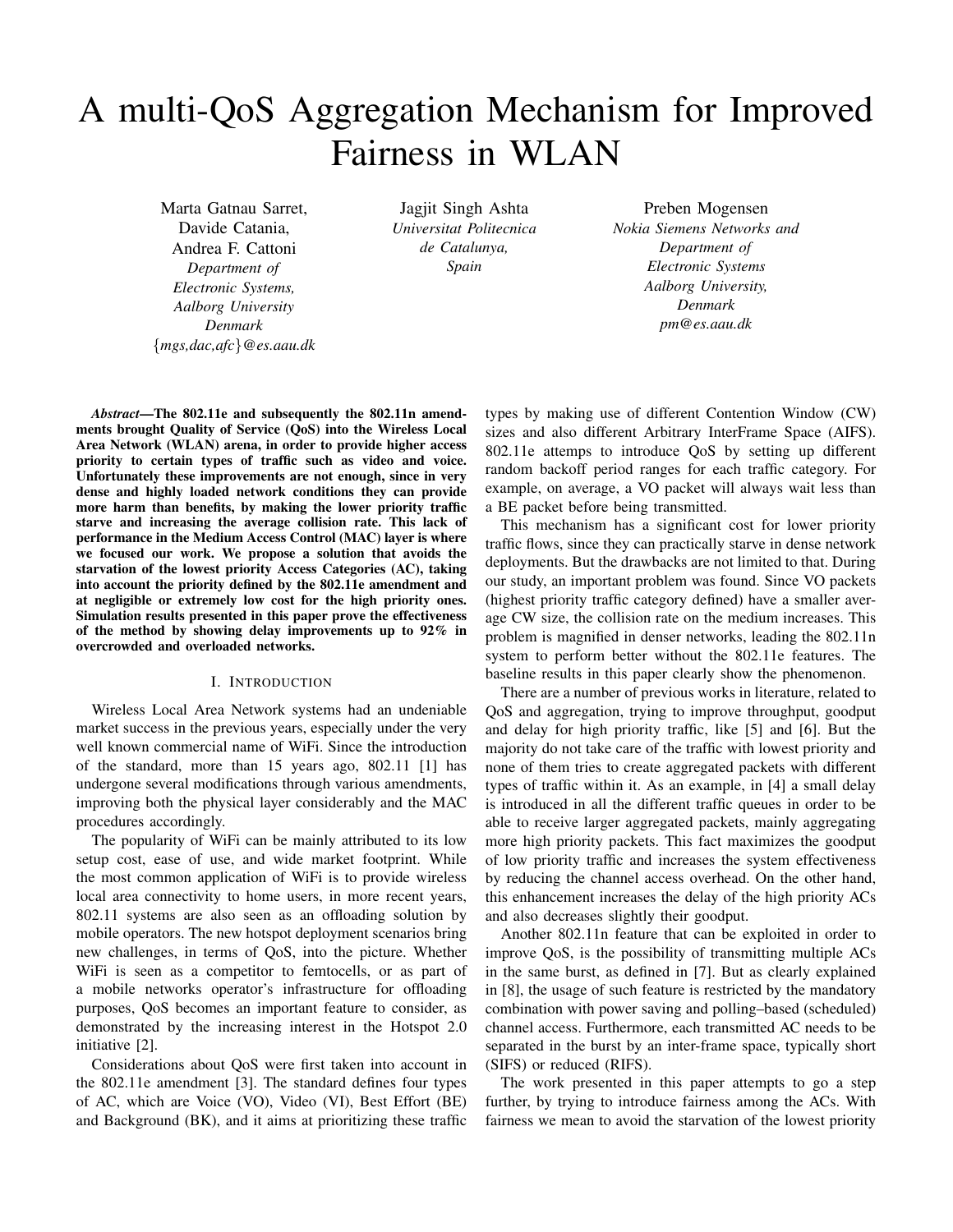

Fig. 1. a) Standard aggregation and b) Smart aggregation.

ACs, taking into account the priority defined by the 802.11e amendment and at negligible or extremely low cost for the high priority ones. In order to achieve such a goal, a new multi–QoS aggregation mechanism has been designed, by changing when and how the aggregation process is performed in the MAC protocol stack, and by introducing new multi–QoS frames that reduce the overhead due to the inter–frame spacing.

The rest of the paper is structured as follows: in Section II we make a quick review of the 802.11n aggregation mechanism. Section III delves deeper into the actual smart aggregation mechanism. Section IV shows and analyzes the simulation results and finally, Section V concludes the paper.

#### II. 802.11N AGGREGATION

The aggregation feature introduced by the 802.11n amendment is a mechanism that allows the transmission of multiple packets at the same time, without waiting between the transmission of each of them.

The standard defines two types of aggregation, the Aggregated–MAC Service Data Unit (A–MSDU) and the Aggregated–MAC Protocol Data Unit (A–MPDU). We are going to focus on the description of the second one because is where we have focused our work.

The A–MPDU is composed by a set of MPDUs, separated by a delimiter. This configuration allows the possibility of retransmitting each MPDU separately. The acknowledgement of this frame is done by using the Block Ack (BA) mechanism.

The aggregation process and consequent creation of the A-MPDU is done before the medium contention. When the final packet is in the transmission buffers ready to be sent, the medium contention starts. Figure 1.a) shows this behaviour.

The Smart Aggregation Framework builds upon the existing QoS and aggregation schemes defined previously, as explained in the next Section.

## III. SMART AGGREGATION FRAMEWORK

Smart Aggregation is a framework used to improve the type of fairness defined previously, using aggregation and multi-QoS features as bulding blocks. It is based on an optimized aggregation scheme, with the possibility of transmitting a

MAC frame consisting of packets belonging to different AC. This, along with a packet preparation strategy that chooses which packets should be included in the final aggregated packet, allows us to transmit multi-QoS MAC frames.

The goal of the Smart Aggregation Mechanism is threefold:

- avoid starvation of the lowest ACs while keeping the same priority definition of the 802.11e amendment,
- reduce the number of collisions, due to a shorter contention time introduced by the VO traffic and
- improve the MAC efficiency reducing the overhead introduced by the MAC header when sending small packets (e.g. VO).

#### *A. Optimized Aggregation Scheme*

Our optimized aggregation scheme changes when the final packet is prepared, swapping the last two blocks of the standard scheme (Figure 1.a)), as shown in Figure 1.b). It prepares the packets while the medium is being contended, until shortly before transmitting. This allows us to fill the aggregated frame with more packets, since additional packets might have arrived in the transmission buffers during the contention time.

In this way we are reducing the number of collisions because we are reducing the number of times the channel is accessed. The overhead is decreased and the MAC efficiency is improved because we are able to send more packets in the same frame and consequently we increase the ratio of data to control information.

So far we have dealt with two of the three problems we pointed out. At this point we have to focus on the network fairness to avoid starvation of low access categories. For this reason, the multi-QoS feature is considered.

### *B. Adding the multi-QoS frames*

As pointed out before in Section I, the multi-QoS feature can only be used in certain contexts. Particularly, the 802.11n amendment specifies that multi-QoS packets will only be transmitted within the Power Save Multi-Poll (PSMP) period and by the Access Point (AP), by sending A-MPDUs from different ACs in a burst transmission and acknowledging them using the multi-Traffic Identifier (TID) Block Ack mechanism. Thereby, it requires additional frames that increase the overhead and affects the MAC efficiency.

We propose a multi-QoS Aggregation mechanism that can be used within any context, using newly improved frames and keeping the priority defined by the 802.11e amendment. We have designed a new frame for the A-MPDU, named SA-MPDU. The frame format of the SA-MPDU is the same as the standard one, but we are transforming it into a multi-QoS frame, allowing for multiple access categories to be aggregated all together.

The aggregation procedure is described by pseudocode in Algorithm 1 and illustrated in Figure 2.

For example, looking at Figure 2.b, if VI gains the access to the medium, the first packet in the aggregated frame will be VI. Then, if there are VO packets in the buffer, because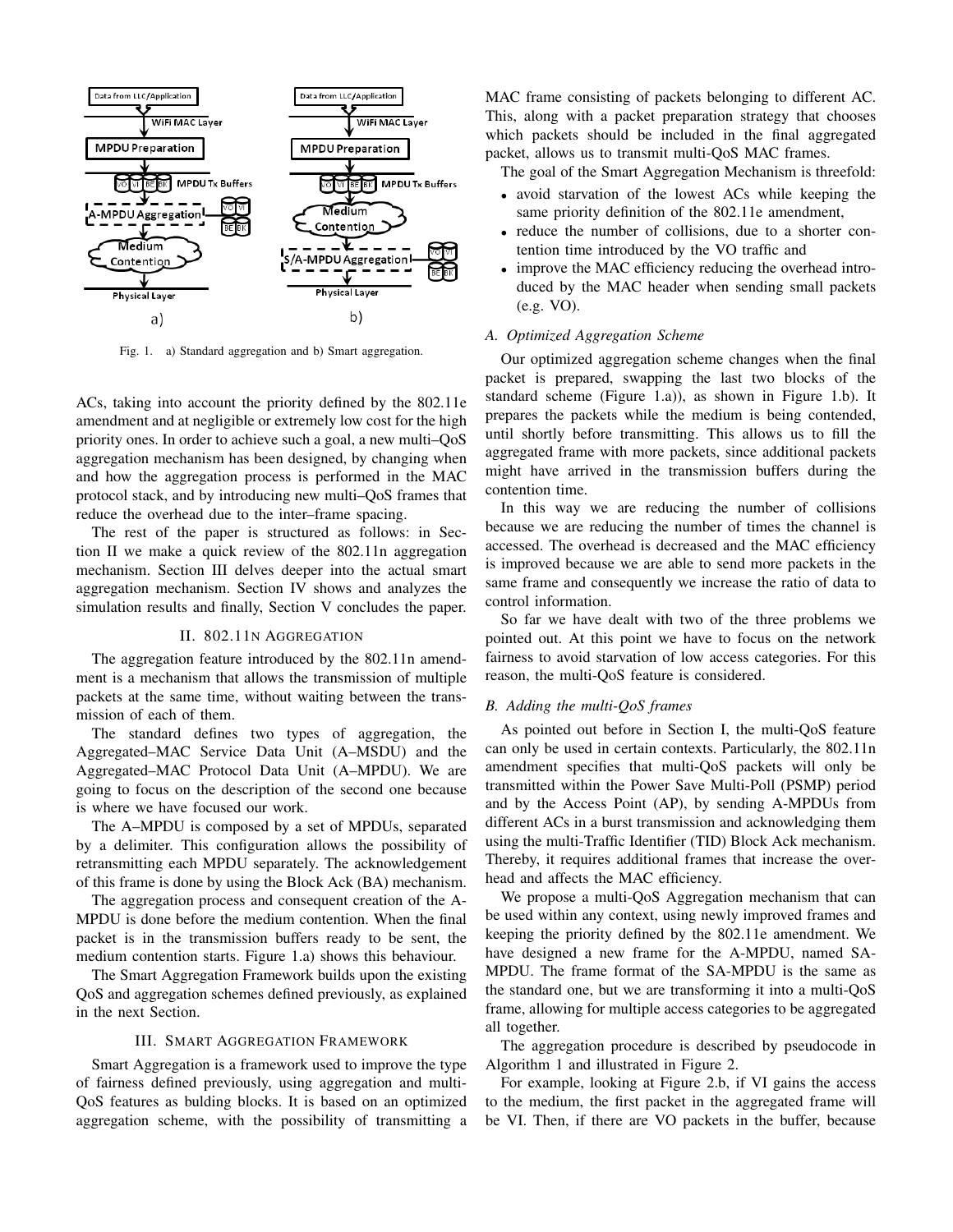| vo<br>vc                                                            | VO | VO        |           | VI        |           | VI | VI             | BE | BE | BK |
|---------------------------------------------------------------------|----|-----------|-----------|-----------|-----------|----|----------------|----|----|----|
| a) SA-MPDU when the Voice EDCF machine has gained the medium.       |    |           |           |           |           |    |                |    |    |    |
| VI                                                                  | vo | <b>VO</b> | <b>VO</b> | <b>VO</b> | <b>VO</b> | VI | VI             | BE | BE | BK |
| b) SA-MPDU when the Video EDCF machine has gained the medium.       |    |           |           |           |           |    |                |    |    |    |
| BE                                                                  | vo | VO        | VO        | VO        | <b>VO</b> | VI | V <sub>1</sub> | VI | BE | BK |
| c) SA-MPDU when the Best Effort EDCF machine has gained the medium. |    |           |           |           |           |    |                |    |    |    |
| BK                                                                  | VO | vo        | VO        | VO        | VO        | VI | VI             | VI | BE | BE |

d) SA-MPDU when the Background EDCF machine has gained the medium.

Fig. 2. SA-MPDU depending on the AC that has gained the medium.

# Algorithm 1 Smart Aggregation Procedure

 $ac \leftarrow accessCategory \{AC that has gained the medium\}$  $N \leftarrow 64$  {Max number of frames within an SA-MPDU}  $B \leftarrow 65535$  {Max number of bytes within an SA-MPDU}  $ap \leftarrow 0$  {Number of frames within an SA-MPDU}  $by \leftarrow 0$  {Number of bytes within an SA-MPDU}  $buf_i \leftarrow K_i$  {Packets in buffer i, where i={VO,VI,BE,BK}} {Always aggregate packets for the same user} if *ac* is different of VOICE then {Attach the first *ac* packet}  $ap \leftarrow ap + 1$ by ← by+*bytes of attached packet*  $buf_i \leftarrow butf_i-1$ end if {Continue attaching following the 802.11e definition} while  $ap < N$  and  $by < B$  and  $buf_{VO} > 0$  do  $ap \leftarrow ap + 1$ by ← by+*bytes of attached packet*  $buf_{VO} \leftarrow buf_{VO} - 1$ end while while  $ap < N$  and  $by < B$  and  $buf_{VI} > 0$  do  $ap \leftarrow ap + 1$ by ← by+*bytes of attached packet*  $buf_{VI} \leftarrow buf_{VI} - 1$ end while while  $ap < N$  and  $by < B$  and  $buf_{BE} > 0$  do  $ap \leftarrow ap + 1$ by ← by+*bytes of attached packet*  $buf_{BE} \leftarrow buffer - 1$ end while while  $ap < N$  and  $by < B$  and  $buf_{BK} > 0$  do  $ap \leftarrow ap + 1$ by ← by+*bytes of attached packet*  $buf_{BK} \leftarrow buf_{BK} - 1$ end while

it is an AC with a higher priority than VI, the mechanism will attach all the possible VO packets within the aggregated frame. Finally, if it is possible and if there are any, it will attach VI, BE and BK packets, in decreasing priority order, always keeping in mind that all the packets are for the same user.



Fig. 3. Validation of our model against Bianchi's.

TABLE I PARAMETERS WE HAVE USED TO RUN THE SIMULATIONS.

| <b>Parameter</b>   | Value/State/Type               |
|--------------------|--------------------------------|
| 802.11 version     | 802.11n w/ and w/o 802.11e     |
| Number of users    | Variable                       |
| Buffer size        | Unlimited                      |
| Traffic balancing  | $US = (1/6)*DS$                |
| Oo <sub>S</sub>    | Enabled in DS / Disabled in US |
| Scenario           | Single 10x10 room and 1 AP     |
| Frame type         | A-MPDU or SA-MPDU              |
| Physical data rate | 144 Mbps                       |

TABLE II DOWNLINK OFFERED LOAD PER USER.

| <b>Access Category</b> | Packet size | <b>Packet interval</b> | <b>Offered</b> load |
|------------------------|-------------|------------------------|---------------------|
| Voice                  | 160 bytes   | $20 \text{ ms}$        | 64 kbps             |
| Video                  | 1280 bytes  | $10 \text{ ms}$        | $1024$ kbps         |
| Best Effort            | 1500 bytes  | $12.5$ ms              | 960 kbps            |

It is important to remark that Smart Aggregation does not consider multi-user, meaning that all the packets within the Smart frame will be destined for the same user.

# IV. PERFORMANCE EVALUATION

We have designed and implemented a detailed WiFi model in a system level simulator and subsequently validated (see Figure 3) against the model presented in [9]. While the Physical (PHY) Layer is simplified and assumes a fixed Modulation and Coding Scheme (MCS), the MAC implementation is much more detailed and includes most of the basic features available in the standard, like the RTS/CTS mechanism and the periodic Beacon transmission.

The scenario we have simulated is summarized in Table I. To be more realistic, we considered asymmetric traffic load, which means that the offered upstream traffic is  $1/6$  of the downstream traffic. QoS is disabled in the upstream, i.e., the only type of traffic transmitted from all the stations to the AP is BE. In the downstream, the AP transmits VO, VI and BE packets to all the stations, and its offered load is detailed in Table II and it has been extracted from [10], also for validation.

We are going to focus on the delay, defined as the period of time from the moment a frame arrives at the buffer until it is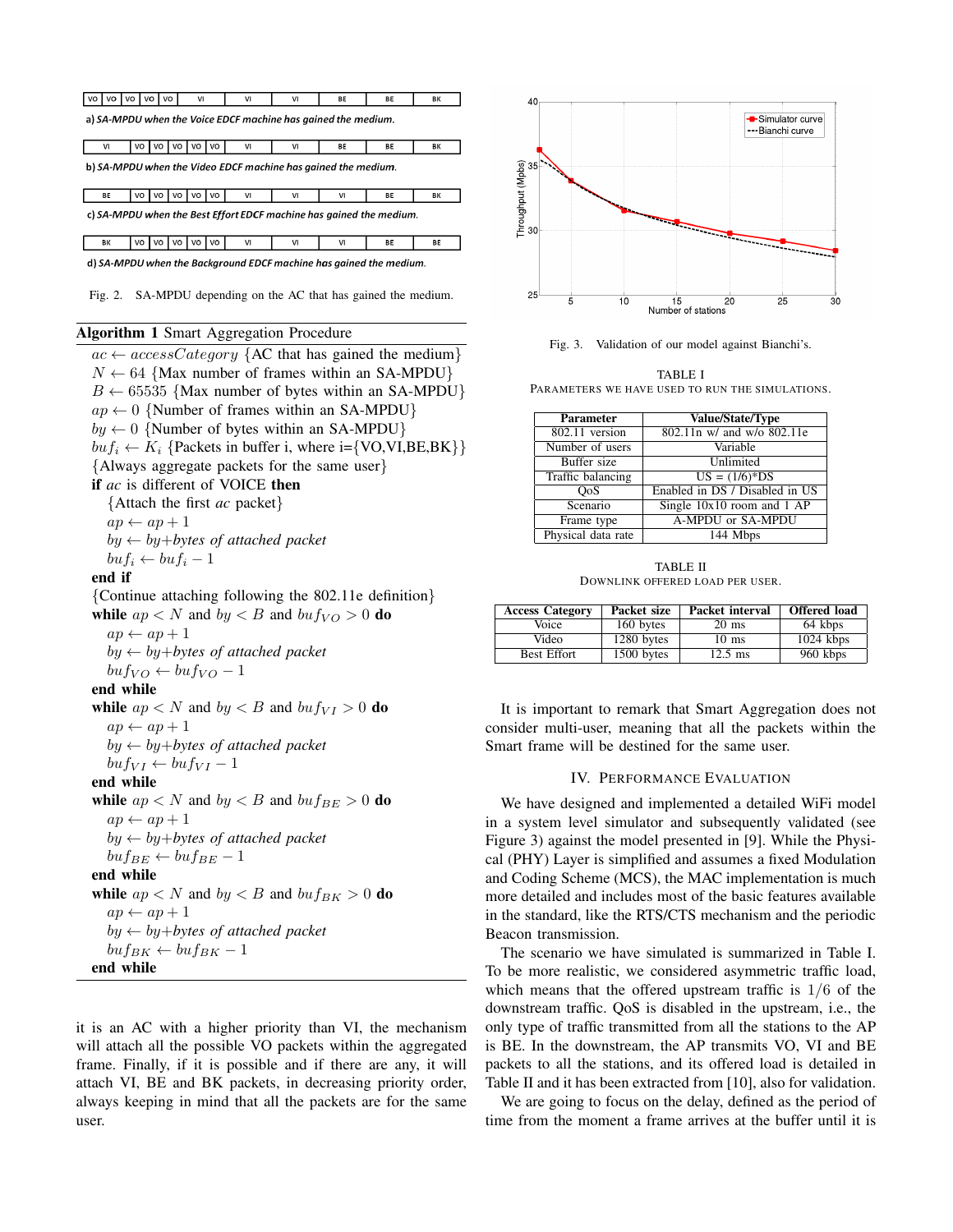

Fig. 4. Downstream average delay for Voice and Video packets

TABLE III DOWNLINK DELAY (IN MS) COMPARISON FOR 20 USERS

|                 | Downstream |          |                    |  |  |
|-----------------|------------|----------|--------------------|--|--|
| <b>Station</b>  | Voice      | Video    | <b>Best Effort</b> |  |  |
| Legacy A-MPDU   | 32.30      | 32.30    | 32.30              |  |  |
| QoS A-MPDU      | 12.79      | 28.25    | 137.00             |  |  |
| <b>SA-MPDU</b>  | 8.38       | 9.59     | 10.17              |  |  |
| Smart vs Legacy | $-74.1%$   | $-70.3%$ | $-68.5%$           |  |  |
| Smart vs QoS    | $-34.5%$   | $-66.1%$ | $-92.3%$           |  |  |



Fig. 5. Downstream average delay for Best Effort packets

received successfuly by the receiving station, and we also show how the goodput is affected due to the strangling effect caused by the presence of multiple upstream users. We are going to compare the results for three configurations: the standard aggregation without QoS, which means that the only used type of traffic is legacy (equivalent to BE when QoS is used), the standard aggregation using QoS and finally the Smart Aggregation. In addition, we will focus on the downstream flow because it is the most affected. The results are presented into two different representations, delay against the number of stations and Cumulative Distribution Function (CDF) of the delay.

Figure 4 plots the average delay for VI and VO traffic versus the number of stations that are present in the network. We observe that the VI delay reduction is higher than the VO one. This is because VO is the AC with highest priority and



Fig. 6. Voice downstream delay

there is not much room for improvement. In either case, the SA mechanism improves both delays and it is still keeping the prioritization between the ACs.

Numerical results and a relative comparison for 20 users (the extreme case when the network is overcrowded) are shown in Table III. Regarding the legacy case, all delays for all types of traffic are the same because there is not any priority defined, therefore there is not a distinction between ACs. It is reasonable that, comparing the cases with and without QoS, the reduction of the delay for VO and VI will be higher than BE because of the priority defined by the 802.11e. Regarding the 802.11 QoS aggregation, the table shows that the delay for BE traffic is much higher than the ones for VO and VI (10.7 and 4.8 times more, respectively). But using the Smart Aggregation Framework these differences are lowered, and the priority defined by the 802.11e amendment is respected. In the SA case, the delay reduction is higher for low priority traffic because it is the most affected. Nevertheless, the delay of high priority ACs is also decreased.

As pointed out before, the main problem appears when the network is overcrowded. In this situation, the delay reduction is very significant, especially considering that the SA mechanism reduces the VO delay by 34.5%, as shown in Table III.

Figure 5 plots the average delay for BE traffic versus the number of stations that are present in the network. The first thing we notice is that when the network is overcrowded, the delay when using the standard aggregation is even higher than without using QoS. Using the SA mechanism, the delay for the lowest ACs gets improved, even when compared with the legacy case. The reason for this improvement is because every time the VO or the VI ACs gain the medium, accordingly to Algorithm 1, BE or BK packets might be attached to the Smart frame. This fact increases the number of opportunities to send low priority traffic.

In Figure 6 and 7 we compare Smart Aggregation with the QoS aggregation, analyzing the system in two situations: a lightly loaded condition (4 users in the network) and an overcrowded situation (20 users).

Figure 6 shows the CDFs for the VO access category. From this figure we can see that, even though VO is the access